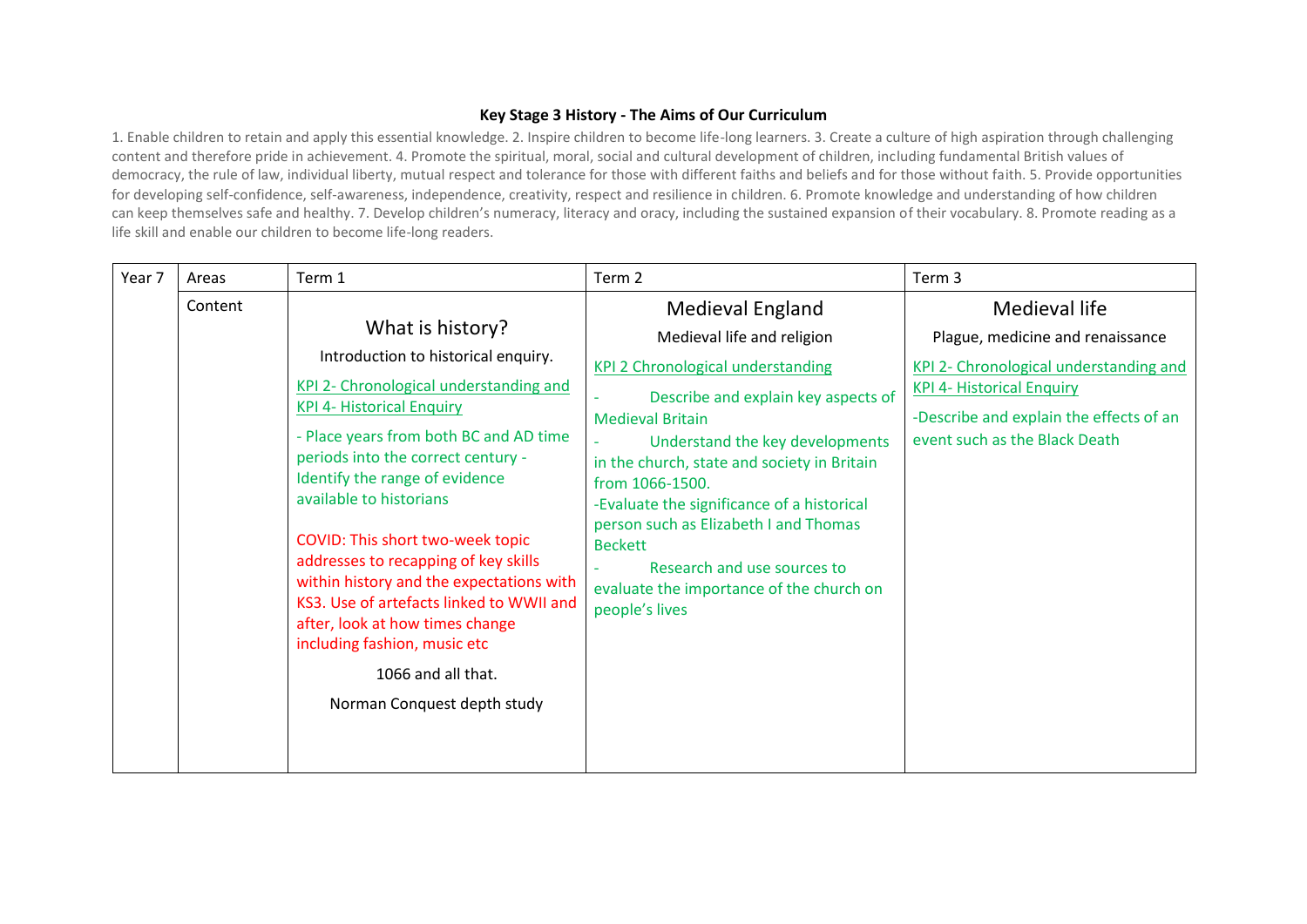|                              | KPI 4- H. Enquiry and KPI 5<br>Communication<br>- Use a range of evidence to decide why<br>William defeated Harold at the Battle of<br>Hastings in 1066 |                                                                                               |                                                                                                           |
|------------------------------|---------------------------------------------------------------------------------------------------------------------------------------------------------|-----------------------------------------------------------------------------------------------|-----------------------------------------------------------------------------------------------------------|
| Literacy link                | Literacy-Extended piece of writing.                                                                                                                     | Literacy-Extended piece of writing.                                                           | Extended piece of writing.                                                                                |
| Assessment                   | <b>Assessment 1- Norman Conquest</b><br>(KS4 style question, justification)                                                                             | <b>Assessment 2- Medieval Castles</b><br>(design your own and justify choices and<br>tactics) | <b>Assessment 3- Decline of Catholic</b><br>Church                                                        |
| Cross<br>curricular<br>links | Maths-Ordering dates.<br><b>GCSE-Evaluating sources.</b><br><b>GCSE- Content link-Norman England.</b>                                                   | Art - Design a castle<br><b>GCSE- Content link- Medieval</b><br>England/Norman England.       | RE The Catholic Church and Church of<br>England<br><b>GCSE content link-Medieval life and</b><br>reforms. |

| $\ddot{\phantom{1}}$<br>Year 8 | Areas | $Term \; \text{-}$ | ाerm ∠ | $\overline{\phantom{a}}$<br>Term 3 |
|--------------------------------|-------|--------------------|--------|------------------------------------|
|--------------------------------|-------|--------------------|--------|------------------------------------|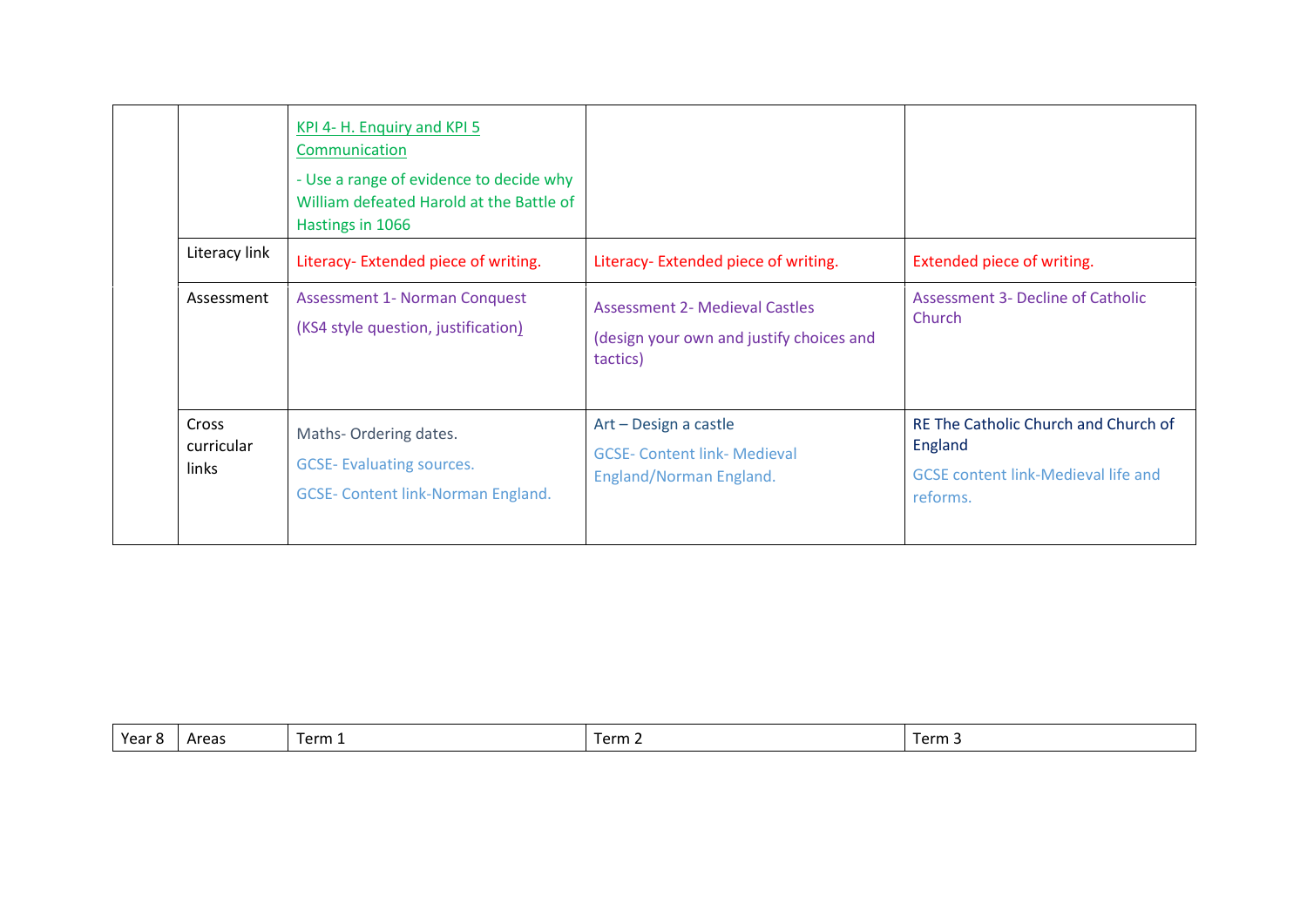| Content |                                                                                                                                                                                                                   | Britain 1750                                                                                             | <b>WWI</b>                                                                 |
|---------|-------------------------------------------------------------------------------------------------------------------------------------------------------------------------------------------------------------------|----------------------------------------------------------------------------------------------------------|----------------------------------------------------------------------------|
|         | Tudors - War of the Roses,                                                                                                                                                                                        | $-1900$                                                                                                  | New topic transition unit to                                               |
|         | combination of the two houses.                                                                                                                                                                                    | <b>Slavery and Empire</b>                                                                                | GA                                                                         |
|         | Henry VII - government became stable                                                                                                                                                                              | <b>Industrial Revolution</b>                                                                             | <b>KPI 2 Chronological understanding</b>                                   |
|         | Henry III and the reformation                                                                                                                                                                                     | KPI <sub>2</sub>                                                                                         | -To know and understand the political                                      |
|         | <b>Edward and Mary</b>                                                                                                                                                                                            | Describe and explain the growth of                                                                       | and social changes in Europe in the 20 <sup>th</sup>                       |
|         | Citizenship - parliamentary democracy                                                                                                                                                                             | the British Empire, evaluating its effect on                                                             | Century                                                                    |
|         | Elizabeth I and the Armada                                                                                                                                                                                        | today                                                                                                    | <b>KPI 4 History Enquiry</b>                                               |
|         | <b>KPI 2 Chronological understanding</b>                                                                                                                                                                          | KPI <sub>4</sub>                                                                                         | - To investigate new methods of war<br>fare used during WWI and compare to |
|         | Compare the power of the English<br>monarchy across time periods                                                                                                                                                  | Evaluate and explain the reliability<br>of a piece of evidence<br>Use primary census data to             | Boer War and WWII (KS2 knowledge)                                          |
|         | KPI <sub>2</sub>                                                                                                                                                                                                  | investigate how people lived in 19 <sup>th</sup> century                                                 |                                                                            |
|         | Describe and explain the key aspects of<br>the reformation in the 16 <sup>th</sup> century                                                                                                                        | <b>Britain</b><br>Complete a historical enquiry                                                          |                                                                            |
|         | <b>KPI 4 Historical Enquiry</b>                                                                                                                                                                                   | independently                                                                                            |                                                                            |
|         | Decide if Henry VIII or his daughter<br>Elizabeth was the most successful Tudor<br>Monarch                                                                                                                        | KPI <sub>5</sub><br>Present knowledge and conclusions<br>in a                                            |                                                                            |
|         | Witch craft                                                                                                                                                                                                       | variety of ways including fact files and mind                                                            |                                                                            |
|         | COVID: Two lessons on the family tree of<br>the Tudors and Yorks and the alliance of<br>the two houses between Henry VII and<br><b>Elizabeth Woodville's and Edward's</b><br>daughter. Why did this alliance make | maps<br>Support conclusions with relevant<br>evidence which has been checked for bias<br>and reliability |                                                                            |